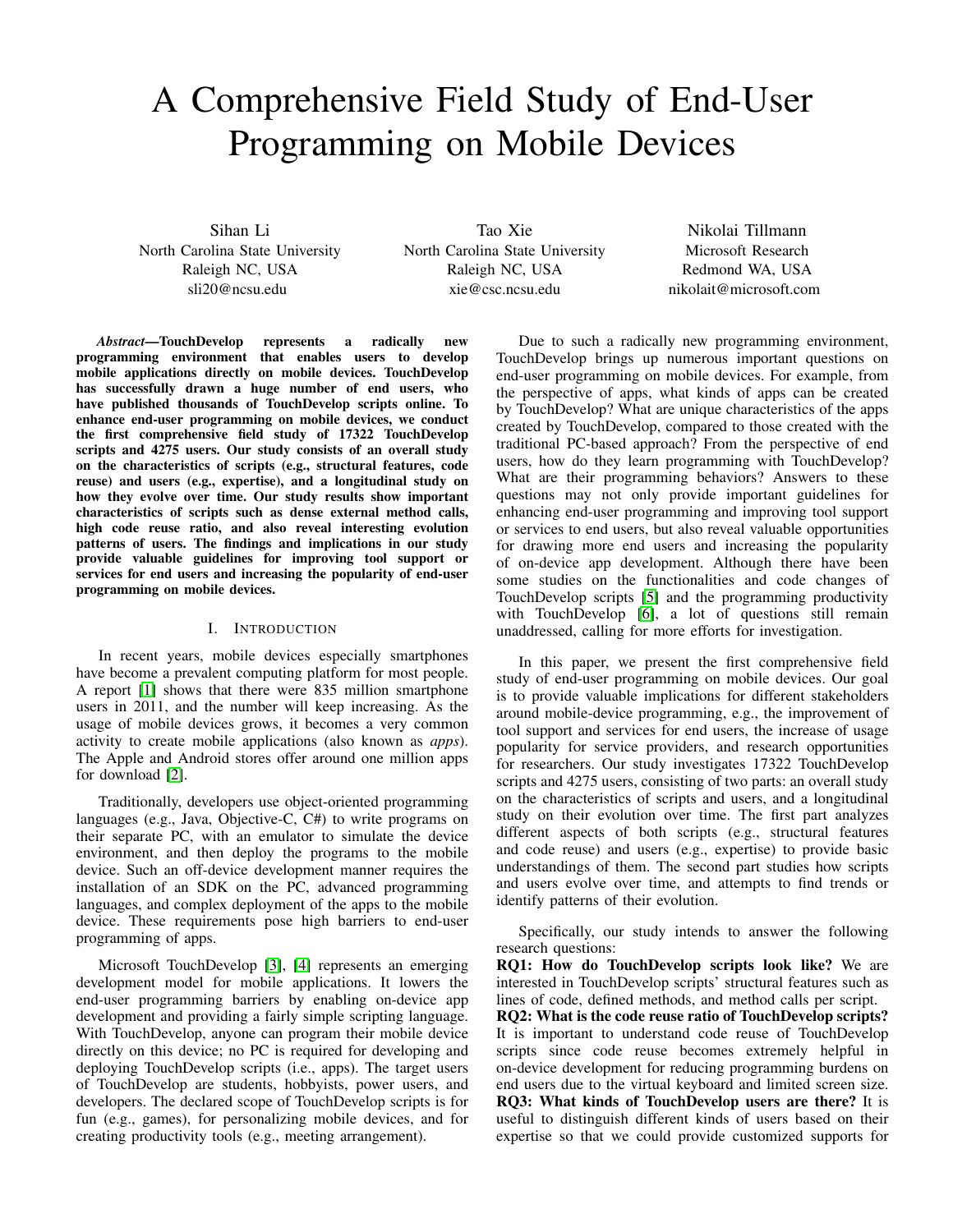<span id="page-1-0"></span>TABLE I. OUR MAJOR FINDINGS OF END-USER PROGRAMMING ON MOBILE DEVICES AND THEIR IMPLICATIONS

| Characteristics of scripts and users                                                                                      | <b>Implications</b>                                                                                                       |
|---------------------------------------------------------------------------------------------------------------------------|---------------------------------------------------------------------------------------------------------------------------|
| (1) TouchDevelop scripts are typically small; 72.6% of                                                                    | Users usually write small scripts with TouchDevelop, but it                                                               |
| them are less than 100 LOC. However, there are still 5.4%<br>relatively large scripts with more than 500 LOC. The largest | is possible to use TouchDevelop to create large scripts with<br>rich features.                                            |
| script has 5030 LOC and is a rich-feature game.                                                                           |                                                                                                                           |
| (2) On average, a TouchDevelop script contains 106 external                                                               | TouchDevelop scripts heavily rely on external methods to                                                                  |
| method calls (e.g., built-in TouchDevelop API method                                                                      | achieve functionalities. Enriching the built-in APIs might                                                                |
| calls); every two lines of code contain at least one external                                                             | help further increase the diversity of the scripts and the                                                                |
| method call.<br>(3) TouchDevelop scripts have a high code reuse ratio:                                                    | popularity of TouchDevelop.<br>Users tend to modify existing scripts instead of creating                                  |
| 57.9% of them have a parent <sup>1</sup> .                                                                                | scripts from scratch.                                                                                                     |
| $(4)$ In many cases $(74.3\%)$ , users reuse their own code, i.e.,                                                        | There is lack of code reuse across different users. A code                                                                |
| having their script's parent as a script written by themselves.                                                           | search engine of the code base may help users find others'                                                                |
| Among 50 sampled parent/child pairs, most child scripts                                                                   | scripts and adding some descriptions on the code may                                                                      |
| (78.0%) are just updated versions of their parents with small<br>modifications.                                           | increase the chance of being reused. A version control<br>system might be necessary for managing script updates.          |
| $(5)$ In terms of expertise, 74.2% of the users are novices,                                                              | How to engage these novices is crucial to further                                                                         |
| 21.6% of the users are ordinary users, and $4.2\%$ of the users                                                           | increase the popularity of TouchDevelop. Since we have a                                                                  |
| are experts.                                                                                                              | considerable population for each kind of users, we suggest                                                                |
|                                                                                                                           | to provide customized rather than uniform services to each<br>kind of users, e.g., different UIs.                         |
| Evolution of scripts and users over time                                                                                  | <b>Implications</b>                                                                                                       |
| (6) The number of scripts published per time period (nearly                                                               | TouchDevelop is increasingly popular.                                                                                     |
| 3 months) increases with an average rate of 58.8%.                                                                        |                                                                                                                           |
| $(7)$ The average size of the scripts in each time period stays                                                           | It is important to better support users to create large scripts.                                                          |
| small and stable, but the number of relatively large scripts                                                              | It might be helpful to make the TouchDevelop language                                                                     |
| increases with an average rate of 153.3%.                                                                                 | more powerful and expressive or enrich the built-in APIs.                                                                 |
| (8) On average, the code reuse ratio increases<br>by<br>3.6 percentages; the number of scripts created<br>as              | Code reuse is becoming popular. Since more libraries are<br>created by users, it is necessary to provide ways to discover |
| libraries <sup>2</sup> increases with an average rate of $63.0\%$ .                                                       | them, document them, and detect duplicates.                                                                               |
| $(9)$ In terms of publishing scripts, 22.1% of the users are                                                              | It would be useful to conduct user studies on why many                                                                    |
| very active initially and become less active later. 9.6% of the                                                           | users try TouchDevelop and leave, why those active users                                                                  |
| users are not very active initially but become more active                                                                | become less active, and what motivates those earlier less                                                                 |
| some time later. 68.3% of the users try publishing one or<br>two scripts and then stop.                                   | active users to become more active later. Such information<br>could be used to design better strategies to retain users.  |
| $(10)$ 16.3% of the users learn most language features                                                                    | Users have different learning behaviors. We suggest to                                                                    |
| initially and learn only a few later. 12.4% of the users learn                                                            | provide an adaptive tutoring system that recommends                                                                       |
| some language features initially and also learn quite a lot at                                                            | tutorials to users based on their history of language-feature                                                             |
| a certain point later. 71.3% of the users learn a few initially                                                           | usage and the kind of scripts that they are writing.                                                                      |
| and then stop learning.                                                                                                   |                                                                                                                           |

each kind of users and better assess their scripts or comments. RQ4: How are TouchDevelop scripts changing over time? Finding the trends of how TouchDevelop scripts change in terms of their size and code reuse could guide future tool development to better accommodate these trends.

RQ5: what is the users' progress of developing TouchDevelop scripts? We want to investigate users' programming behaviors and learning process by looking at their published scripts and language-feature usage so as to design strategies for engaging more users.

Our major findings and implications are summarized in Table [I.](#page-1-0) The details of our study are discussed in the later sections. Our paper makes the following main contributions,

- We discover special characteristics of TouchDevelop scripts on the aspects of structure and code reuse.
- We reveal important trends of TouchDevelop scripts and find interesting patterns of TouchDevelop users' programming progress.
- We provide valuable implications for improving future tool support or services for end users and increasing the popularity of end-user programming on mobile devices.

# II. BACKGROUND: TOUCHDEVELOP

# *A. The TouchDevelop Programming Environment*

Microsoft TouchDevelop [\[3\]](#page-7-2), [\[4\]](#page-7-3) is a novel programming environment that enables users to program their mobile devices directly on the devices. TouchDevelop scripts are written and run in the TouchDevelop IDE, which can be installed on either a Windows Phone or a web browser for other platforms such as Android and iOS. To ease programming on mobile devices,

<sup>&</sup>lt;sup>1</sup>A TouchDevelop script can inherit another script and directly modify its code. The script being inherited is called the parent.

 ${}^{2}$ A TouchDevelop script can be created as a library for other scripts to reuse its defined methods. Without causing confusion, in this paper, we refer to such scripts as libraries.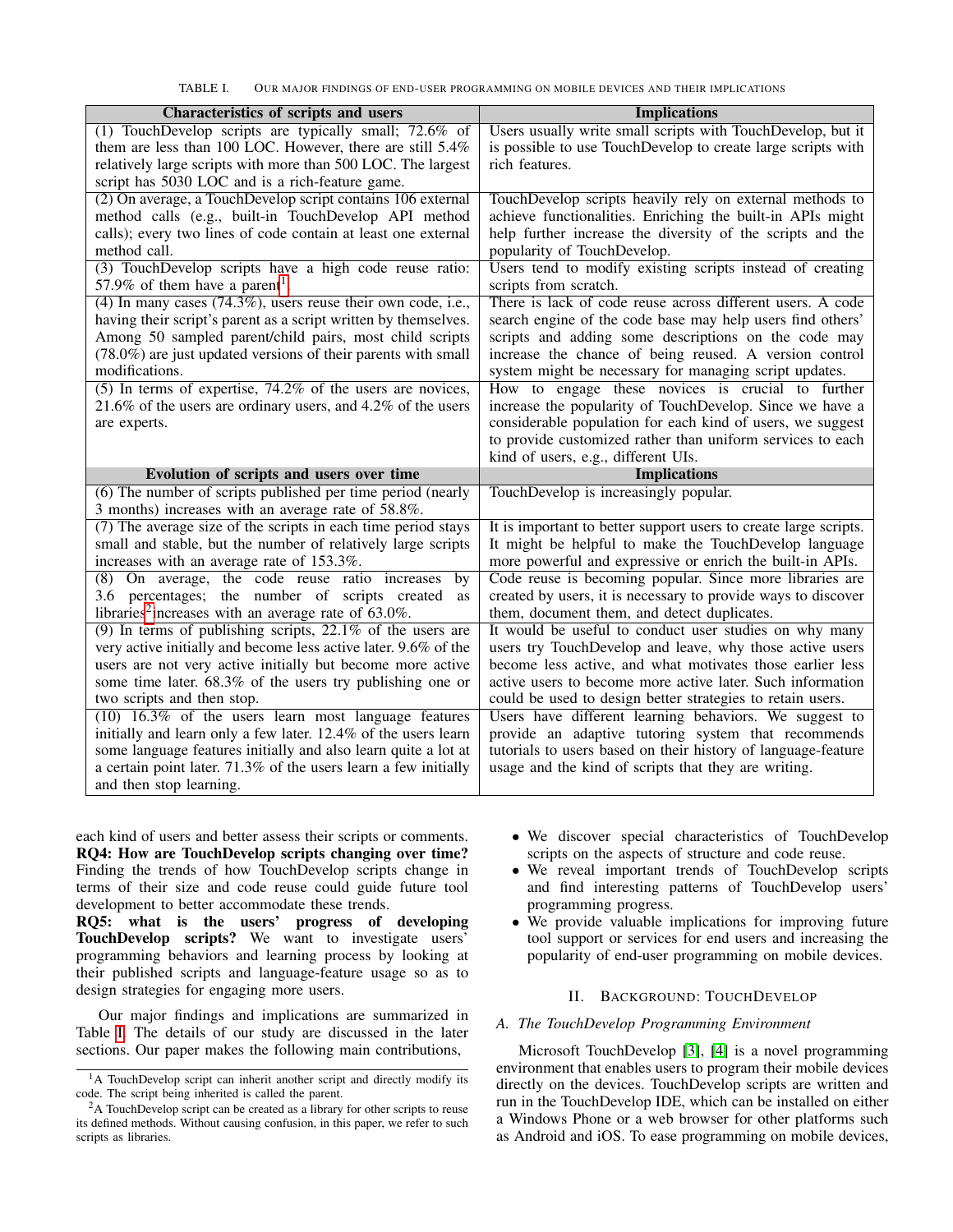```
action main()
 // Finds songs not played yet.
 var found := 0var songs := media \rightarrow F songs
  for each song in songs
    where true
  do
    found := found + \triangleright display song(song)
  ("Songs played with this script: " \parallel Eplayed) \rightarrow post to wall
  ("Songs never played: " \parallel found) \rightarrow post to wall
event active song changed
  // Increment the song played counter.
  \Boxplayed := \Boxplayed + 1
action display song(song: Song) returns result: Number
  // Post a song to the wall if not played yet and returns 1;
  // otherwise returns 0.
  if song \rightarrow play count = 0 then
    song→post to wall
    result := 1else
    result := 0
```
<span id="page-2-0"></span>Fig. 1. A "new song" example that finds songs not played yet and posts them to the wall.

the IDE provides a semi-structured code editor, which presents users with a small number of possible choices (e.g., different types of statement) at each step. In this manner, the users build the skeleton of the script via touching to select choices, leaving only variable names and expressions for typing.

Besides the IDE, TouchDevelop also provides a fairly simple scripting language that has both imperative and object-oriented characteristics. It allows users to not only define methods, modify local variables, but also access properties of objects. However, for simplicity, the language supports only built-in types: primitives and a set of types for objects. In other words, it does not allow users to define new types or properties. One important feature of the TouchDevelop language is that it provides rich interfaces to access a wide range of hardware and resources on the mobile device including various sensors, the camera, media, etc. Such feature largely facilitates the on-device programming.

A TouchDevelop script typically consists of *actions*, *events*, and *global data*. An action is just like a function in C or a method in Java. It contains a sequence of statements, and can take parameters and return computation results. An event is a special action that is executed whenever the corresponding event occurs (e.g., phone shaking). The global data refer to global variables that are either persistent on the mobile devices or in the cloud. Such variables can be shared by multiple applications. Figure [1](#page-2-0) shows a simple TouchDevelop script that finds songs not played yet and posts them to the wall. The script contains two actions and one event. The *main* action is the entry of the script and calls the *display song* action to determine whether a song has been played. The *active song changed* event is executed whenever the player changes a song. This event increases the global variable *played*, which is the counter of songs played, by one.

TouchDevelop maintains a cloud that provides many

services to users. First, users could publish/download their scripts to/from the cloud. All published scripts are available with source code, and users are encouraged to share their scripts or extend others' scripts. Each script/user is assigned an unique ID once published/registered. Moreover, the cloud stores many important statistics of every published script and its author and provides public interfaces (cloud API) for retrieving the information of scripts and users. Anyone could write customized queries (e.g., retrieving all scripts IDs published by a certain user) in a program or directly in the address bar of web browsers, and the cloud responds queries with either JSON objects or plain texts.

# *B. TouchDevelop Scripts and Users*

From a database point of view, the script and the user are two critical entities in the TouchDevelop ecosystem. There is a one-to-many relation between the user and the script: one user can publish multiple scripts while one script can only have one user as its author. The script entity and the user entity also have a set of attributes. We next describe some key attributes that are investigated in our study of the script and the user, respectively.

For the script entity, we primarily investigate the attributes related to code reuse. TouchDevelop provides three ways for a script to reuse code. First, a script could inherit a parent script and directly modify the code of the parent script. Second, a script can be created as a library; other scripts can reference the library script and use the actions and events defined in it. Third, a script can reuse the TouchDevelop built-in APIs, which are the properties and methods of object types provided by TouchDevelop. These three code-reuse fashions respectively correspond to three attributes of a script: whether the script has a parent, whether the script is a library, and how many built-in API calls the script includes.

There are three important attributes that reflect the expertise of a user. First, the number of the published scripts indicates the activeness of the user. Second, users can give positive reviews to each other on their published scripts and posted comments. Hence, the number of the received positive reviews indicates the quality of the user's scripts and comments. Third, TouchDevelop keeps track of what TouchDevelop-language features are used by each user. The TouchDevelop-language features include TouchDevelop build-in APIs as well as basic programming language concepts and keywords such as the concept of using parameters in an action and the *if* keyword for if statement. The number of language features used by the user indicates how much they have learnt about TouchDevelop programming.

#### III. METHODOLOGY

# <span id="page-2-1"></span>*A. Subjects*

The subjects in our study were all the TouchDevelop scripts published in the cloud and users who published these scripts, starting from the publish time of the first script (late July, 2011) to the time of our final experiment (early February, 2013). In total, there were 17322 TouchDevelop scripts and 4275 users included in our study. For each script, we downloaded the following resources: the source code, id, and publish time of the script, the id of the script author, the parent of the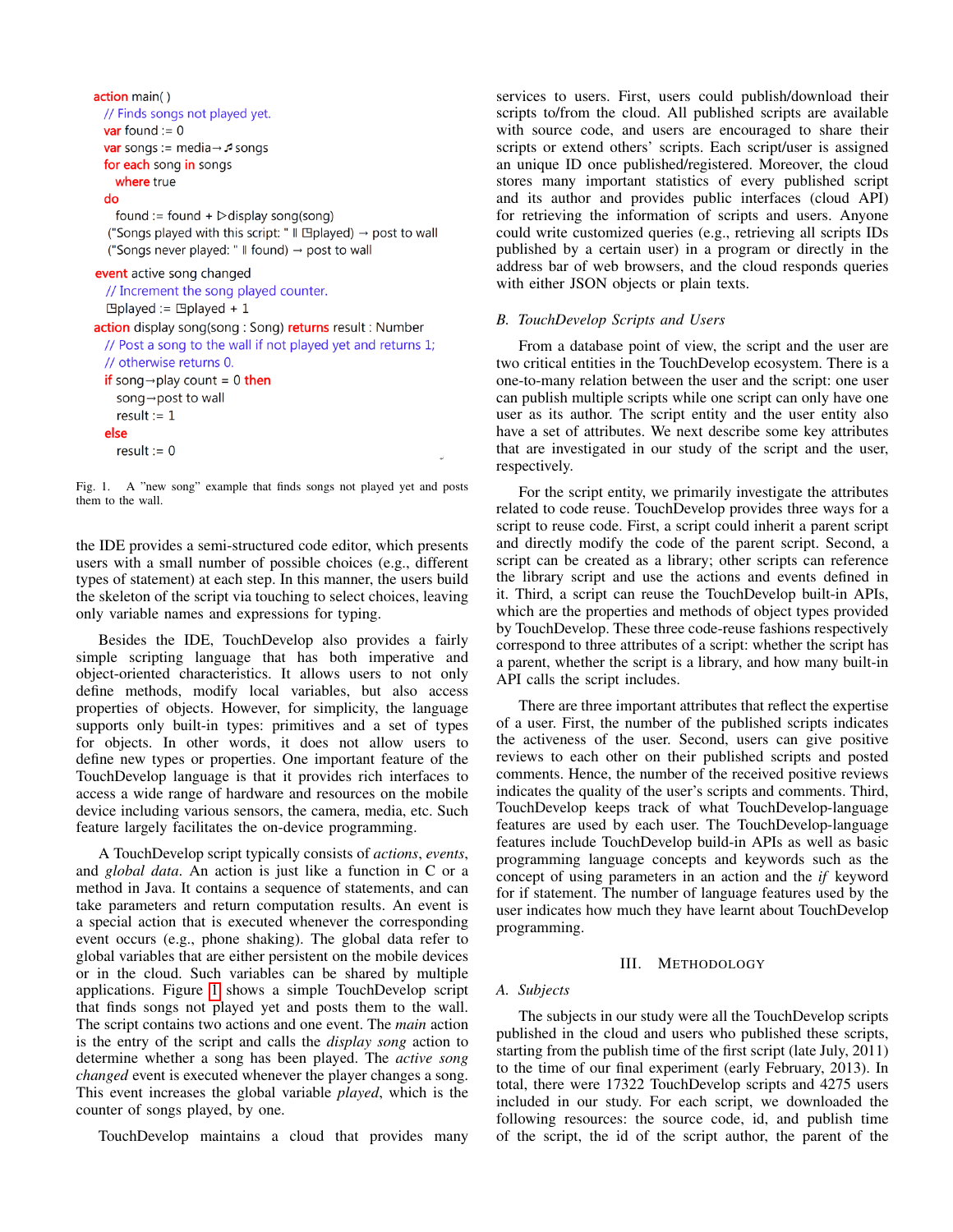<span id="page-3-0"></span>TABLE II. METRICS ON THE SOURCE CODE OF TOUCHDEVELOP **SCRIPTS** 

| <b>Metric</b> | <b>Description</b>                          |
|---------------|---------------------------------------------|
| #LOC          | the number of lines of source code          |
| #IM           | the number of internal methods defined by   |
|               | users, i.e., actions and events             |
| #EM           | the number of external methods defined by   |
|               | TouchDevelop or other library scripts       |
| #IMC          | the number of internal method calls         |
| #EMC          | the number of external method calls         |
| <b>EMC</b>    | the average number of external method calls |
| Density       | per line of code, i.e., EMC/LOC             |

script (if any), and information on whether the script is a library. For each user, we downloaded the id of the user, the number of scripts published by the user, the number of TouchDevelop-language features used by the user, and the number of positive reviews given to the user's scripts and comments. We obtained all these data from the TouchDevelop cloud through the cloud APIs.

# *B. Metrics and Approaches*

To answer RQ1 on the structural features of TouchDevelop scripts, we used a set of metrics listed in Table [II.](#page-3-0) All these metrics were calculated on every single TouchDevelop script. The internal methods referred to the actions and events defined in the script by the user, while the external methods were TouchDevelop built-in APIs or actions defined in other library scripts. We constructed the abstract syntax tree (AST) of each script using the TouchDevelop script parser, and traversed the AST to compute IM, EM, IMC, and EMC.

To answer RQ2 on the code reuse of TouchDevelop scripts, we adopted the same definition of code reuse ratio from the previous work [\[5\]](#page-7-4) for comparison purpose. The code reuse ratio of scripts was defined as the percentage of scripts that had a parent among all scripts. To further study how users reused code, we first investigated where the reused code came from: the user herself or other users. This reused-code ownership was determined by checking whether the author of the parent script was the same author of the child script. We then checked what is the percentage of newly modified code in the child script. We obtained the LOC of modifications in the child script by using an internal cloud API, which compared the code differences between two TouchDevelop scripts, and computed the ratio of the LOC of the modifications to the LOC of the child script. Moreover, to see how users modified the inherited scripts, we randomly sampled 50 parent/child script pairs, and manually went through the source code of each pair to understand the code modifications.

To answer RQ3 on characteristics of TouchDevelop users, we first classified users based on their expertise. We employed the Gaussian Mixture Model (GMM) based clustering algorithm [\[7\]](#page-7-6) to group users with similar expertise, and chose three important indicators of the user expertise as the input attributes to the clustering algorithm, namely, the number of scripts published by the user, the number of TouchDevelop-language features used by the user, and the number of positive reviews given to the user's scripts and comments. We used Bayesian Information Criteria (BIC) to estimate the number of clusters in the input instead of arbitrarily choosing a number. BIC was shown to be effective for Community Question Answering (CQA) datasets to determine how many users should be labeled as experts [\[8\]](#page-7-7). After clustering, we then analyze the characteristics of the users from each cluster and compared different clusters.

To answer RQ4 on the evolution of TouchDevelop scripts, we first equally divided the whole time period, ranging from the publish time of the first script to the publish time of the last script, into 6 smaller time periods (nearly 3 months per time period). Then we compared scripts from each time period in different aspects to find the trends of the script evolution. For example, we investigated how the number and the size of the scripts in each time period changed over time, and whether the code reuse ratio increased or not.

To answer RQ5 on the programming progress of TouchDevelop users, we investigated how many scripts or TouchDevelop-language features were published or used over time by each individual user. The number of published scripts could indicate the activeness of the user while the number of newly used TouchDevelop-language features could reflect how much they learned about TouchDevelop. Particularly, we selected users who started publishing scripts more than one year ago, and collected the published scripts and newly used language features in each of their first 12 months (starting from the time when each user published their first script). We used the number of published scripts or newly used language features in each month as 12 attributes and again employed the GMM clustering to group users with similar behaviors. After clustering, we analyzed each cluster to identify common evolution patterns of users. This approach was adopted from previous work [\[9\]](#page-7-8), where they successfully used it to capture evolution patterns of experts in CQA.

#### IV. CHARACTERISTICS OF SCRIPTS AND USERS

# *A. Structural Features of TouchDevelop Scripts*

Since TouchDevelop provides its own scripting language, we want to see how TouchDevelop scripts look like and what features they have, compared to programs written in other languages from a structural perspective. We apply the set of software metrics listed in Table [II](#page-3-0) to the source code of all TouchDevelop scripts, and find some special characteristics on their structural features.

Table [III](#page-4-0) shows the results of each metrics for all scripts. First, TouchDevelop scripts are typically small and simple. In the LOC column, the majority of the scripts (72.6%) has less than 100 LOC; the average number of LOC is only 133.1. In the IM and IMC columns, 23.1% of the scripts have only one internal method (i.e., each of these scripts has only have the default main action); and 53.1% of the scripts has no internal method call (i.e., only the code in the main action is executed). These results indicate that users usually write small scripts with TouchDevelop, and TouchDevelop is suitable for writing small scripts for fun or for personalizing mobile devices.

However, there are still 5.4% scripts relatively large scripts with more than 500 LOC. The largest TouchDevelop script has 5030 LOC and 103 actions, and is a rich-feature game. This finding implies that it is entirely possible to use TouchDevelop to create large scripts with rich features.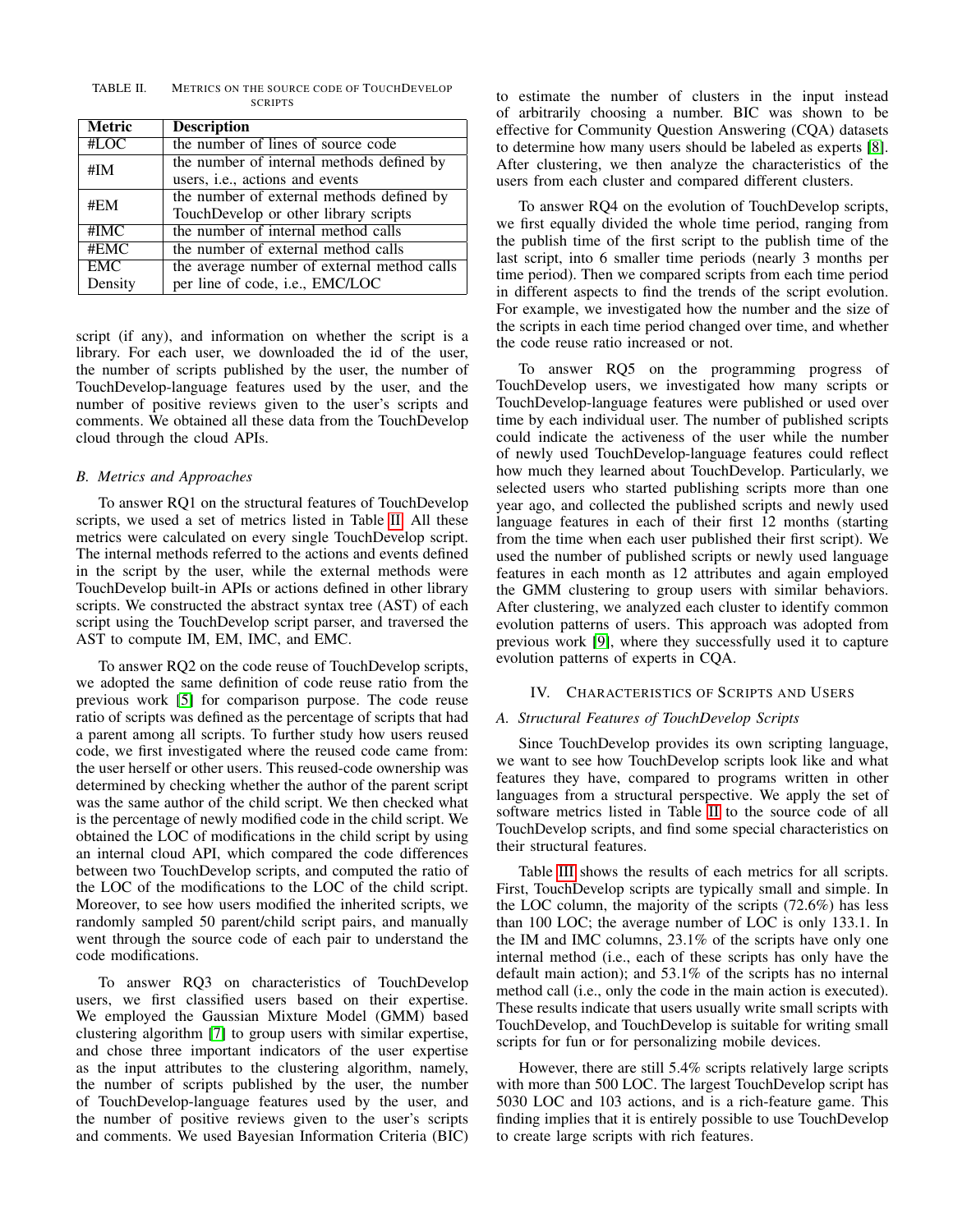<span id="page-4-0"></span>

| #LOC        | Ratio   | #IM        | <b>Ratio</b> | #EM       | <b>Ratio</b> | #IMC       | <b>Ratio</b> | #EMC                   | Ratio   |
|-------------|---------|------------|--------------|-----------|--------------|------------|--------------|------------------------|---------|
| (0, 100]    | 72.6%   |            | 23.1%        | [0, 10]   | 44.6%        |            | 53.1%        | [0, 50]                | 66.2%   |
| (100, 500)  | 22.0%   | 101        | $60.5\%$     | (10, 50]  | 41.8%        | 101<br>(0, | 30.3%        | 1001<br><sup>50.</sup> | 12.4%   |
| (500, 1000] | $2.8\%$ | 501<br>10. | 14.8%        | (50, 100] | $10.0\%$     | [10, 50]   | 13.1%        | (100, 500]             | 16.6%   |
| >1000       | $2.6\%$ | > 50       | $.6\%$       | >100      | $3.6\%$      | > 50       | $3.5\%$      | > 500                  | $4.8\%$ |
| Avg.        | 133.1   | Avg.       | 6.6          | Avg.      | 23.2         | Avg.       | 8.6          | Avg.                   | 105.5   |

Finding 1: (1) TouchDevelop scripts are typically small; 72.6% of them are less than 100 LOC. However, there are still 5.4% relatively large scripts with more than 500 LOC. The largest script has 5030 LOC and is a rich-feature game. Implication: Users usually write small scripts with TouchDevelop, but it is possible to use TouchDevelop to create large scripts with rich features.

From Table [III,](#page-4-0) we can find that there are lots of external method calls in TouchDevelop scripts. The average number of EMC in a script is 105.5, much larger than the average number of IMC. These EMCs are primarily built-in API methods provided by TouchDevelop (e.g., the properties and methods of TouchDevelop built-in object types) and also a few actions defined in other library scripts. Besides, the average EMC density of all scripts is 0.6, which is very high, meaning that on average there is at least one EMC in every two lines of code. In addition, we also find a strong correlation between the number of lines of code and the number of external method calls. On the entire dataset, the correlation coefficient is 0.9.

These results are within our expectation because the TouchDevelop scripting language is relatively high-level. For those low-level features (e.g., accessing the hardware or resources of the mobile devices), TouchDevelop provides built-in implementations, and users are supposed to utilize the built-in APIs rather than implement them by their own. The implication from these results is that a lot of code logic lies outside the scripts, and the scripts heavily rely on built-in TouchDevelop APIs to achieve functionalities. Enriching the built-in APIs might help further increase the diversity of the scripts and the popularity of TouchDevelop.

Finding 2: On average, a TouchDevelop script contains 106 external method calls (e.g., built-in TouchDevelop API method calls); every two lines of code contain at least one external method call.

Implication: TouchDevelop scripts heavily rely on external methods to achieve functionalities. Enriching the built-in APIs might help further increase the diversity of the scripts and the popularity of TouchDevelop.

# *B. Code Reuse in TouchDevelop Scripts*

Due to the virtual keyboard and limited screen size, programming on a mobile device is much more difficult than programming on a PC. Hence, code reuse becomes extremely helpful for reducing programming burdens on end users. We investigated how TouchDevelop scripts reused code, found some interesting findings, and provided our suggestions based on the findings.

Overall, the code reuse ratio of TouchDevelop scripts is high. 57.9% of all the scripts have a parent script. By inheriting a parent script, the child script can directly modify the code of the parent script instead of starting from scratch. Such high code reuse ratio is reasonable in the case of on-device programming where users desire to save the typing efforts. It may take less time for users to find the needed code and understand it than to implement it by their own.

Finding 3: TouchDevelop scripts have a high code reuse ratio: 57.9% of them have a parent. Implication: Users tend to modify existing scripts instead of creating scripts from scratch.

To dig deeper on where the reused code came from, we found that among all the parent/child pairs, there are 74.3% of them with the parent and the child having the same author. This result indicates that in many code-reuse cases, the user just reuse her own code. There is a lack of code reuse across different users. There might be two inhibitors that prevent users from reusing others' code: (1) there is no effective way for users to find out others' code that they need to reuse; (2) users have a hard time in understanding others' code without documentations. To alleviate these problems, a code search engine of the entire code base might help users to find the code they need effectively. In addition, although typing is difficult on mobile devices, users could still add some brief descriptions on their code to help other users to understand it, and thus increase the chance of the code being reused.

We then computed the ratio of the modified code against all the code in the child script and found that on average, for each child script, the modified code accounts for only 8.5% of the entire code. This result indicates that the modifications on the parent scripts are relatively small. Furthermore, from the sampled parent/child pairs, there are 39 out of 50 (78.0%) child scripts that are just updated versions of their parents with small modifications. The average ratio of the modified code in each 39 child script is 7.9%. Many modifications do not implement substantial functionalities. Based on this finding, we suggest to provide a version control system for managing the updates of apps rather than updating apps in a code reuse manner.

Finding 4: In many cases (74.3%), users reuse their own code, i.e., having their script's parent as a script written by themselves. Among 50 sampled parent/child pairs, most child scripts (78.0%) are just updated versions of their parents with small modifications that for 7.9% of the code in the child scripts on average.

Implication: There is lack of code reuse across different users. A code search engine of the code base may help users find others' scripts and adding some descriptions on the code may increase the chance of being reused. A version control system might be necessary for managing script updates.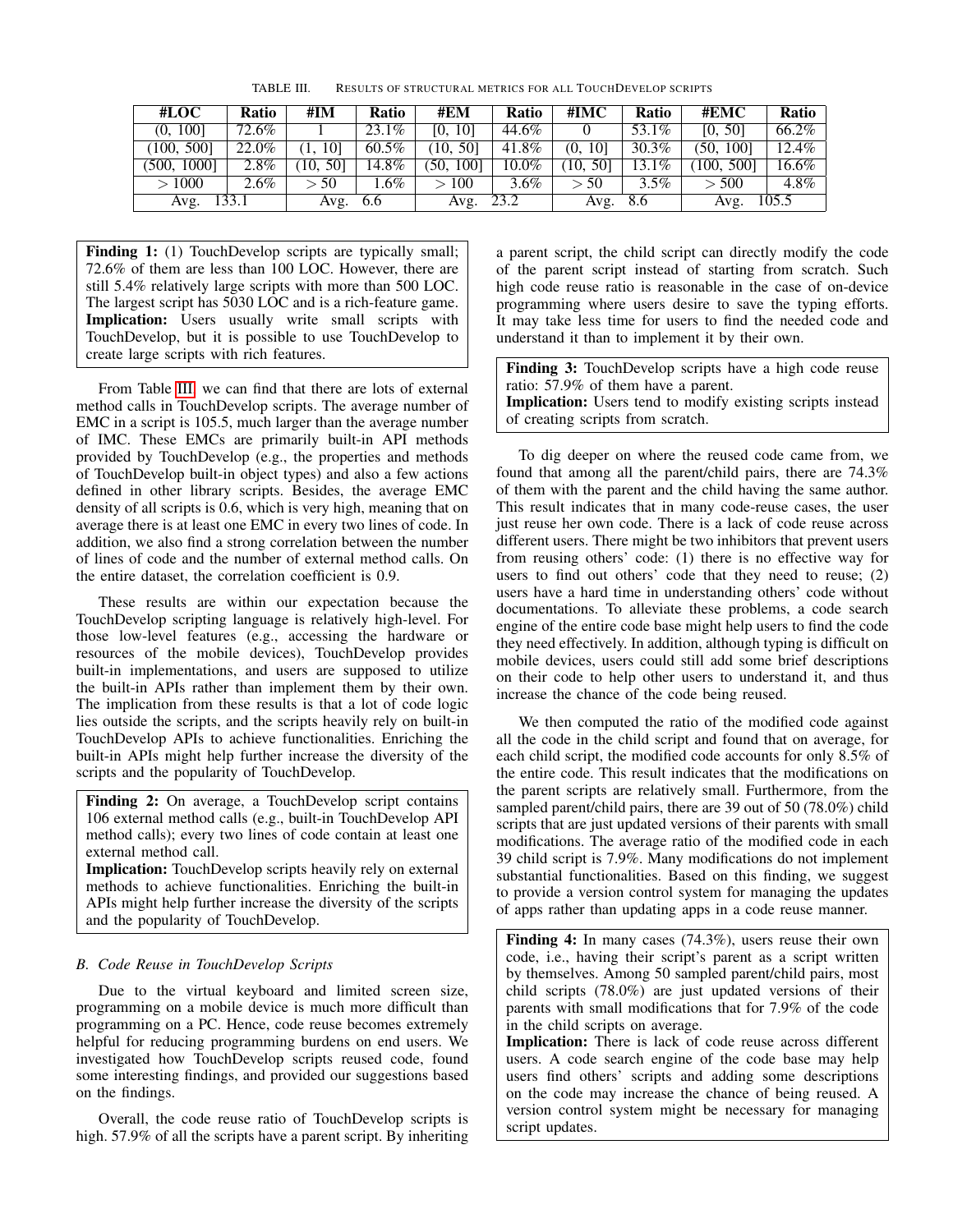

<span id="page-5-0"></span>Fig. 2. The classification of users based on their expertise. The stars represent the experts, the dots represent the ordinary users, and the small circles represent the novices.

#### *C. User Classification*

Figure [2](#page-5-0) shows the results of the GMM clustering on 4275 users, with the number of published scripts, the number of used TouchDevelop-language features, and the number of received positive reviews as the input attributes. Overall, the users are clustered into three groups. We regard the group of users with most published scripts, language features, and positive reviews as experts (represented by stars), the group with least of these metrics as novices (represented by small circles), and the remaining group as ordinary user (represented by dots).

In particular, there are 74.2% novices, 21.6% ordinary users, and 4.2% experts. Although the expert group is relatively small, each group of users has a considerable population. As shown in Figure [2,](#page-5-0) there are big differences between each kind of users on these three metrics. For example, some experts use hundreds of language features but many novices use only a few. Since we have three very different kinds of users each with a considerable population, we suggest to provide customized services rather than uniform services to each kind of users. For example, we may recommend tutorials very often to the novices, but much less frequently to the experts. We may also keep the UI for the experts compact whereas provide a detailed UI with more descriptions for the novices. Moreover, we can see that the novice group, which has the largest population, is inactive in general: many of them publish fewer than 10 scripts. It would be very useful to investigate these users and understand what keeps them remaining to be a novice, e.g., lack of interest with TouchDevelop or there are difficulties in learning TouchDevelop. Engaging these novices would help TouchDevelop further increase its popularity.

Finding 5: In terms of expertise, 74.2% of the users are novices, 21.6% of the users are ordinary users, and 4.2% of the users are experts.

Implication: How to engage these novices is crucial to further increase the popularity of TouchDevelop. Since we have a considerable population for each kind of users, we suggest to provide customized rather than uniform services to each kind of users, e.g., different UIs.

TABLE IV. INCREASING TRENDS OF SCRIPTS OVER 6 TIME PERIODS

<span id="page-5-1"></span>

|             | #Script | #L. Script | #Library | Reuse R. |
|-------------|---------|------------|----------|----------|
| $T_1$       | 939     |            |          | 43.9%    |
| $T_2$       | 1701    | 95         |          | 53.3%    |
| $T_3$       | 2252    | 150        | 257      | 57.2%    |
| $\bar{T_4}$ | 3171    | 147        | 377      | 59.3%    |
| $T_5$       | 2586    | 230        | 175      | 58.2%    |
| $T_6$       | 6673    | 284        | 518      | $62.1\%$ |

#### V. EVOLUTION OF SCRIPTS AND USERS OVER TIME

#### *A. How Do Scripts Change Over Time?*

As described in Section [III,](#page-2-1) we divide the entire time period into 6 smaller time periods, with an equal length of nearly three months. Note that the entire time period starts from the publish time of the very first TouchDevelop script and ends at the time we conducted our experiment. We apply the same set of previous metrics separately on the scripts from each of the 6 time periods and compare the results across time periods to see their changes. Table [IV](#page-5-1) shows the results of metrics that have an increasing trend over time periods. The first column lists the 6 time periods. The other columns represent the number of published scripts, the number of scripts with more than 500 LOC, the number of library scripts, and the code reuse ratio in each time period, respectively.

In general, the number of published scripts per time periods increases with an average rate of 58.8%. Such increase of the script number indicates the growing popularity of TouchDevelop. From the structural perspective, the average size of the scripts in each time period stays small and does not change much. However, there are more and more relatively large scripts published in each time period, with an average increasing rate of 153.3% as shown in the third column. Such trend indicates the growing popularity of writing large scripts with TouchDevelop. We suggest to provide better support for writing large scripts in the future. For example, we could make the TouchDevelop language more powerful and expressive so that it could allow users to create more sophisticated scripts. Enriching the built-in APIs might also be helpful.

Finding 6: The number of scripts published per time period (nearly 3 months) increases with an average rate of 58.8%. Implication: TouchDevelop is becoming popular.

Finding 7: The average size of the scripts in each time period stays small and does not change much, but the number of relatively large scripts increases with an average rate of 153.3%.

Implication: It is important to better support users to create large scripts. It might be helpful to make the TouchDevelop language more powerful and expressive or enrich the built-in APIs.

On the aspect of code reuse, the ratio of code reuse has an average increase of 3.6 percentage per time period, implying the growth of popularity of code reuse. In addition, there is an increasing trend in the number of library scripts. In Table [IV,](#page-5-1) the number of library scripts is 0 in the first two time periods, and then it keeps increasing generally. As there are more and more library scripts created, we need to find an effective way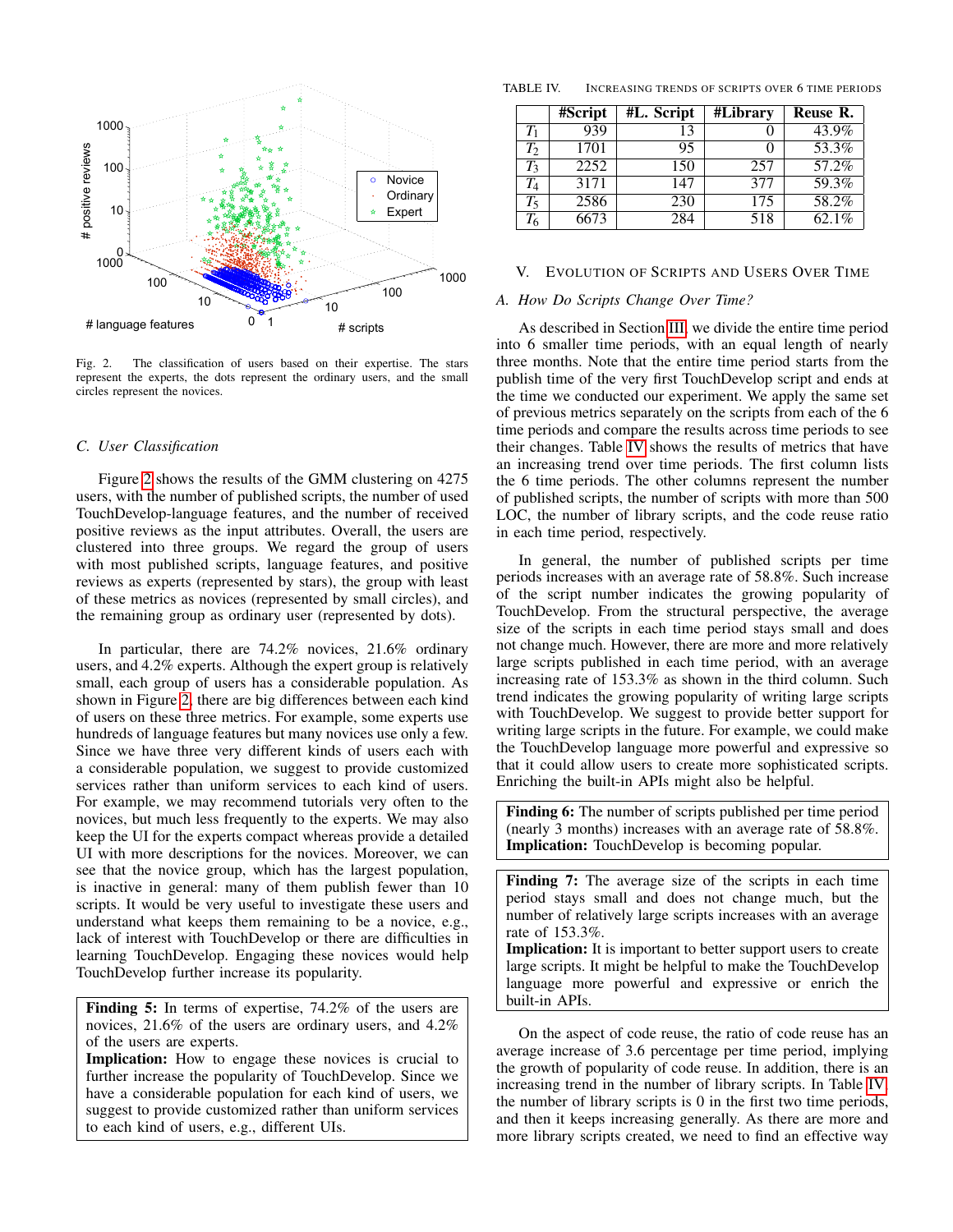

<span id="page-6-0"></span>Fig. 3. Evolution patterns on the number of the published scripts of the users.

to manage them. For example, in order for users to find their desired libraries, it is necessary to provide search support of library scripts. We also need to provide documents for the libraries so as to help users to better reuse them. Moreover, since any user can create library scripts, it is important to ensure the quality of the libraries and also detect duplicated libraries.

Finding 8: On average, the code reuse ratio increases by 3.6 percentages; the number of scripts created as libraries increases with an average rate of 63.0%. Implication: Code reuse is becoming popular. Since more

libraries are created by users, it is necessary to provide ways to discover them, document them, and detect duplicates.

#### *B. How Is The Evolution of Users?*

To investigate how users evolve, we need users that have been using TouchDevelop for long enough time. We select those who started publishing scripts more than one year ago and find 816 such users. We apply the GMM to cluster these 816 users based on the number of their published scripts and the number of their newly used language features, respectively.

Figure [3](#page-6-0) shows the mean number of users' published scripts in their first 12 months for different clusters. Each line represents a cluster and each data point is the mean number of the published scripts in a certain month by each user from a cluster. Although there are 4 clusters found by GMM, they can be summarized into 3 patterns because some clusters are just the variants of each other and they belong to the same cluster. In Figure [3,](#page-6-0) Line A represents a pattern that 22.1% of the users are very active initially, publishing many scripts, and become less active later, publishing only a few. Lines B and B1 represent anther pattern that 9.6% of the users are not very active initially but become more active at some time later. Line C represents the third pattern that 68.3% of the users try publishing one or two scripts initially and then stop publishing. Since so many users belong to the third pattern, it is very important to know why these users stop publishing so that we could design better strategies or improve TouchDevelop to retain these users. In addition, knowing what motivates those earlier less active users to become more active later may also give hints to increase popularity.



<span id="page-6-1"></span>Fig. 4. Evolution patterns on the number of the newly used language features of the users.

Finding 9: In terms of publishing scripts, 22.1% of the users are very active initially and become less active later. 9.6% of the users are not very active initially but become more active some time later. 68.3% of the users try publishing one or two scripts and then stop. Implication: It would be useful to conduct user studies on why many users try TouchDevelop and leave, why those active users become less active, and what motivates those earlier less active users to become more active later. Such information could be used to design better strategies to

retain users.

Figure [4](#page-6-1) shows the mean number of users' newly used language features for different clusters. Note that the clusters in Figures [3](#page-6-0) and [4](#page-6-1) are not the same. There are also 3 patterns of the users' learning behaviors. Line D represents the first pattern that 16.3% of the users learn most language features initially and learn only a few later. Lines E, E1, and E2 represent the second pattern that 12.4% of the users learn some language features initially and also learn quite a lot at a certain point later. Line F represents the third pattern that 71.3% of the users learn a few language features initially and then stop learning. We further sample 20 users from the second pattern and check why there is an increase later in their learning curve. We find the major reason to be that users switch their focus from writing one kind of scripts to another so that they use many new built-in APIs related to the new kind of script. Since the users have different learning behaviors, we suggest to provide an adaptive tutoring system that recommends tutorials related to the kind of scripts that the user is writing and also avoids tutorials that the user already knows based on the language features used by the user.

Finding 10: 16.3% of the users learn most language features initially and learn only a few later. 12.4% of the users learn some language features initially and also learn quite a lot at a certain point later. 71.3% of the users learn a few initially and then stop learning.

Implication: Users have different learning behaviors. We suggest to provide an adaptive tutoring system that recommends tutorials to users based on their history of language-feature usage and the scripts that they are writing.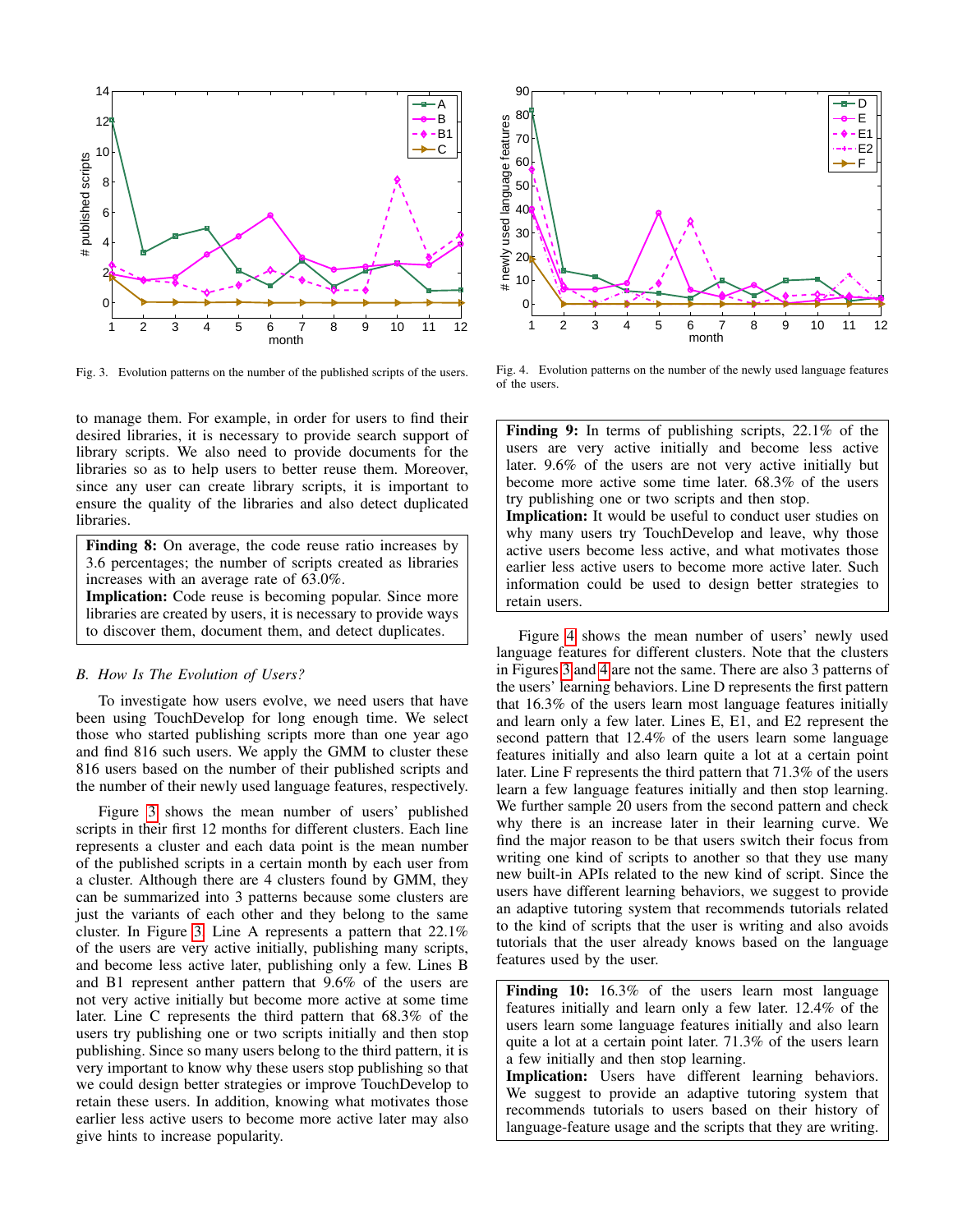#### VI. RELATED WORK

The most related work was an earlier study on TouchDevelop scripts [\[5\]](#page-7-4). Both their work and our work studied the code reuse ratio of TouchDevelop scripts and code modifications between parent scripts and child scripts. We had similar results on code modifications: most of the modifications were minor tweaks to existing functionalities. However, our results on code reuse ratio were quite different. In their paper, they claimed that the code reuse ratio was only 5% because they had to randomly sample about 2000 scripts until they found 100 scripts with a parent. Our results, nevertheless indicated that 57.9% of all scripts had a parent. We informed the authors of this difference and together figured out two possible reasons: the code reuse ratio of scripts was increasing; their sampling might be an "unlucky" one, which sampled more scripts without a parent. Besides different results, their study focused on functionalities of scripts and problems posted by users, whereas our work mainly studied the structural features of scripts and the evolution of scripts and users. Moreover, their entire study was done manually so that they investigated only a small portion of scripts. However, our study was more comprehensive by including all scripts and users.

There were also some other studies on end-user programming with TouchDevelop. Nguyen *et al.* [\[6\]](#page-7-5) conducted a user study to compare programming productivity of TouchDevelop with the traditional off-device approach. They found that for small tasks, a programmer was more productive in writing TouchDevelop apps than writing Android apps. Tillmann *et al.* [\[10\]](#page-7-9), [\[11\]](#page-7-10) presented their successful experience on teaching middle and high school students programming using TouchDevelop, and proposed to switch future programming teaching to mobile devices.

Besides the preceding studies, there was some other work related to TouchDevelop on security and programming language. Xiao *et al.* [\[12\]](#page-7-11) used static information-flow analysis to reveal how private information was used inside apps so as to assist users in granting permissions to apps. Burckhardt *et al.* [\[13\]](#page-7-12) designed specialized cloud types at the programming language level to achieve consistent data storage for mobile devices. Our study results might serve as motivations for future research on programming on mobile devices.

A lot of research was done by the data-mining community on the users in question-answering forums. Much such research focused on developing algorithms or approaches to either identify experts or analyze the behaviors of experts. Bouguessa *et al.* [\[8\]](#page-7-7) developed an approach leveraging Bayesian Information Criterion to determine experts in the Yahoo! Answers forum. Pal *et al.* [\[9\]](#page-7-8) proposed an approach to identify the evolution patterns of experts in the Stack Overflow forum. We borrowed their approaches in our study to classify TouchDevelop users and analyze their evolution patterns.

There were plenty of studies on end-user programming in other domains including web applications [\[14\]](#page-7-13), [\[15\]](#page-8-0), [\[16\]](#page-8-1), spreadsheets [\[17\]](#page-8-2), animations [\[18\]](#page-8-3), and other domain-specific visual languages [\[19\]](#page-8-4). Many of them [\[15\]](#page-8-0), [\[17\]](#page-8-2), [\[18\]](#page-8-3), [\[19\]](#page-8-4) studied what kinds of programs the end users create and what challenges they face, and gave suggestions to tackle these challenges, while others [\[14\]](#page-7-13), [\[16\]](#page-8-1) conducted user studies on the behaviors of end users during their programming process.

#### ACKNOWLEDGEMENTS

This work is supported in part by NSF grants CCF-0845272, CCF-0915400, CNS-0958235, CNS-1160603, an NSA Science of Security Lablet grant, a NIST grant, a Microsoft Research Software Engineering Innovation Foundation Award, and NSF of China No. 61228203. We thank Christopher Scaffidi for discussing with us on code reuse and providing some of their experimental data. We also thank Yuan Yao for his valuable feedback.

## VII. CONCLUSION

In this paper, we have presented the first comprehensive field study of end-user programming on mobile devices. We studied 17322 TouchDevelop scripts and 4275 TouchDevelop users, investigating not only the characteristics of scripts and users, but also their evolution. Our findings included: (1) TouchDevelop scripts are small and contain lots of external method calls; (2) the code reuse ratio of TouchDevelop scripts is high; (3) many TouchDevelop users are novices; (4) there are increasing trends of code reuse ratio and the number of large scripts; (5) TouchDevelop users have some patterns in publishing scripts and learning language features. Based on these findings, we have provided a list of implications for improving tool support or services for end users and increasing the popularity of end-user programming on mobile devices.

#### **REFERENCES**

- <span id="page-7-0"></span>[1] "The future of mobile," Business Insider. [Online]. Available: <http://www.businessinsider.com/the-future-of-mobile-deck-2012-3#-1>
- <span id="page-7-1"></span>[2] R. Minelli and M. Lanza, "Software analytics for mobile applications - insights & lessons learned," in *CSMR*, 2013, pp. 144–153.
- <span id="page-7-2"></span>[3] N. Tillmann, M. Moskal, J. de Halleux, and M. Fahndrich, "TouchDevelop: programming cloud-connected mobile devices via touchscreen," in *SIGPLAN, ONWARD*, 2011, pp. 49–60.
- <span id="page-7-3"></span>[4] N. Tillmann, M. Moskal, J. de Halleux, M. Fahndrich, and S. Burckhardt, "TouchDevelop: app development on mobile devices," in *FSE, Demo*, 2012, pp. 39:1–39:2.
- <span id="page-7-4"></span>[5] B. Athreya, F. Bahmani, A. Diede, and C. Scaffidi, "End-user programmers on the loose: A study of programming on the phone for the phone," in *VL/HCC*, 2012, pp. 75–82.
- <span id="page-7-5"></span>[6] T. A. Nguyen, S. T. Rumee, C. Csallner, and N. Tillmann, "An experiment in developing small mobile phone applications comparing on-phone to off-phone development," in *USER*, 2012, pp. 9–12.
- <span id="page-7-6"></span>[7] C. Stauffer and W. E. L. Grimson, "Adaptive background mixture models for real-time tracking," in *CVPR*, 1999, pp. 246–252.
- <span id="page-7-7"></span>[8] M. Bouguessa, B. Dumoulin, and S. Wang, "Identifying authoritative actors in question-answering forums: the case of Yahoo! answers," in *KDD*, 2008, pp. 866–874.
- <span id="page-7-8"></span>[9] A. Pal, S. Chang, and J. Konstan, "Evolution of experts in question answering communities," in *AAAI*, 2012, pp. 274–281.
- <span id="page-7-9"></span>[10] N. Tillmann, M. Moskal, J. de Halleux, M. Fahndrich, J. Bishop, A. Samuel, and T. Xie, "The future of teaching programming is on mobile devices," in *ITiCSE*, 2012, pp. 156–161.
- <span id="page-7-10"></span>[11] N. Tillmann, M. Moskal, J. de Halleux, M. Fahndrich, and T. Xie, "Engage your students by teaching computer science using only mobile devices with touchDevelop," in *CSEE&T*, 2012, pp. 87–89.
- <span id="page-7-11"></span>[12] X. Xiao, N. Tillmann, M. Fahndrich, J. De Halleux, and M. Moskal, "User-aware privacy control via extended static-information-flow analysis," in *ASE*, 2012, pp. 80–89.
- <span id="page-7-12"></span>[13] S. Burckhardt, M. Fähndrich, D. Leijen, and B. P. Wood, "Cloud types for eventual consistency," in *ECOOP*, 2012, pp. 283–307.
- <span id="page-7-13"></span>[14] B. Myers, S. Y. Park, Y. Nakano, G. Mueller, and A. Ko, "How designers design and program interactive behaviors," in *VL/HCC*, 2008, pp. 177–184.